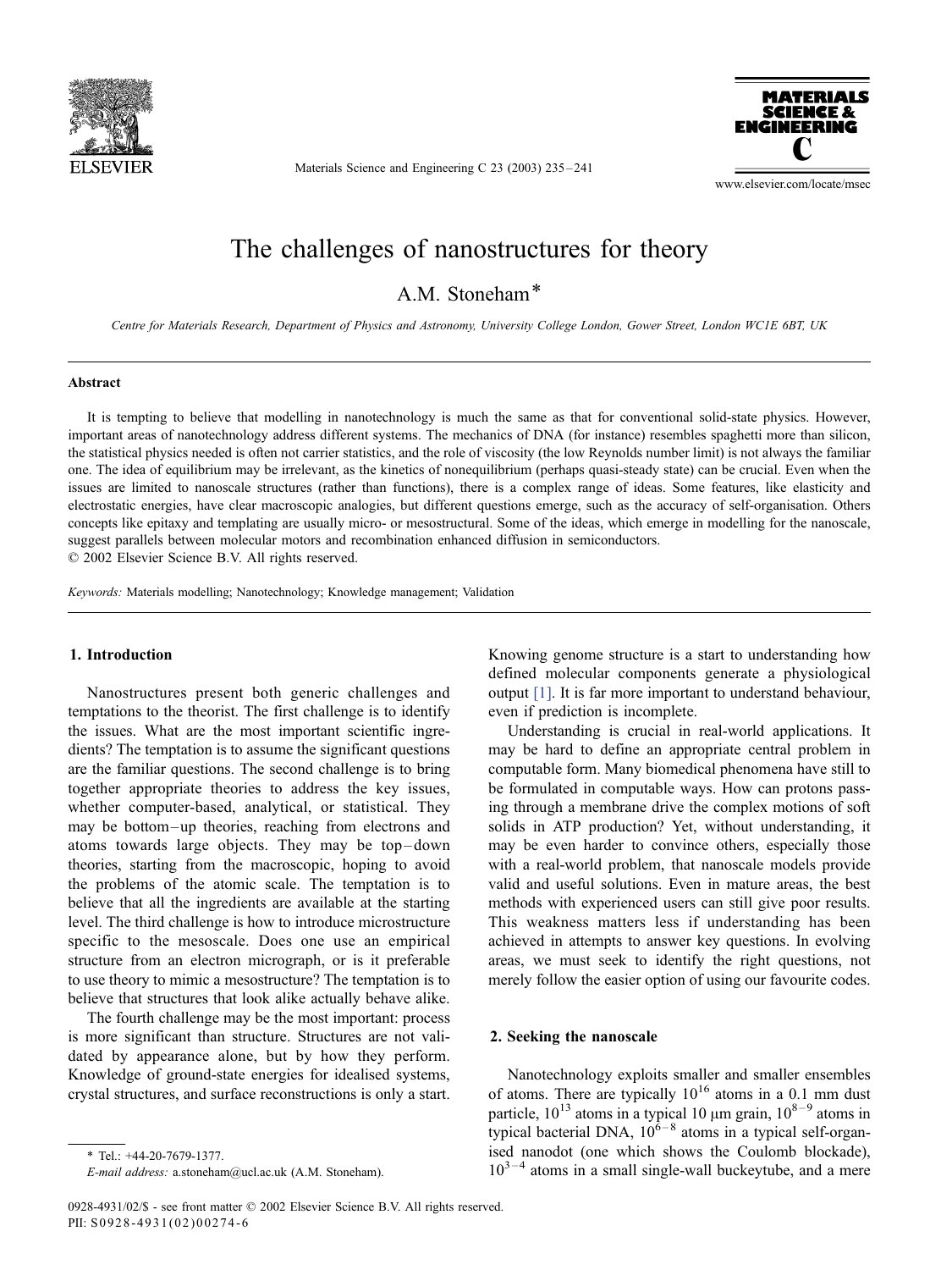$10^{2-3}$  atoms in small nanodots showing electron confinement effects, or in certain neurotransmitters, like serotonin. As interest focuses on smaller and smaller units, so computer power is growing enormously with rapid, apparently exponential, growths of the number of devices on a chip, of global users of communications, and of fabrication plant costs. There is a correspondingly rapid fall in the numbers of atoms needed to store a bit of information and in the number of electrons to turn a transistor on or off [\[2\].](#page-6-0) It is common to see so-called first-principle calculations with  $10^{2-3}$  atoms, or over  $10<sup>3</sup>$  atoms handled with simpler self-consistent methods; as many as  $10^{10-11}$  atoms have been treated with molecular dynamics.

Does this mean we could solve all the key problems by large calculations? Sadly no, although computer-based science makes potent contributions. Scientific computing has three interdependent strands: hardware, software, and links to real or imagined worlds. Research is more than writing or running code. Is there something significant to compute? Will new ideas emerge from large calculations, ideas not surmised in earlier work, such as major new ideas on dislocations not appreciated by Cottrell, Frank, and Mott? Even supposing that one can define a central problem in computable form and run appropriate software, will we be sure that the ideas are right, in the sense that model systems and real systems behave similarly? Last, but by no means least, convince others that the results are both valid and useful?

## 3. The uniqueness of the nanoscale

The prefix "nano-" is often used imprecisely. At one extreme, there are characteristic lengths that are clearly "micro-": grain diameters are often of order 10  $\mu$ m; the wavelength of yellow light is of order  $5 \mu m$ ; conventional thin films are  $1-2 \mu m$  thick. At the other extreme are atoms and small molecules. In between, one has Debye-Hückel screening lengths of perhaps 10 nm, neck displacements in the myosin motor of order  $5-10$  nm, globular proteins of 6 nm diameter, and II-VI quantum dots of  $1-2$  nm diameter; gate oxide films of a few nanometres, falling towards  $1-2$ nm. The use of both inorganic and organic systems opens new fields. The organic component can be biological, even if not, it could include chiral molecules and other more exotic forms. Two common views of the nanoscale are *top*– down (macroscopic written small) or bottom–up (molecular written large). Both are valuable, but both are seriously incomplete.

Nanotechnology spans the physical and the biological sciences. This immediately challenges some common views. Physicists commonly think in terms of internal energies and enthalpies. Some of the physics community believe the major questions are of bulk (infinite size) crystal structure, meaning the structure of lowest internal energy (hence graphite, not diamond, for carbon). Biologists, who deal with soft solids, may find that the entropy is more significant. Physicists often take homogeneity for granted, and regard the elasticity as the basic continuum model for condensed matter. Biologists have to deal with soft, noncrystalline, solids, interface phenomena including hydrophobicity and low Reynolds number systems [\[3\].](#page-6-0) When the issues are ones of structural control on the nanoscale, these differences matter. Computer modelling cannot concentrate on a single vision of what is important. Nor can it concentrate on equilibrium: the kinetics of nonequilibrium (maybe quasi steady state) systems can be crucial. This is especially important when energetic particle radiation is used [\[4\].](#page-6-0) Excitation provides an important opportunity. Thermal processing becomes an indiscriminate tool at the nanoscale. Processes, which are more selective in space and in species, are needed. Electronic excitation is one approach since it offers spectral and spatial selectivity: the electronic ground state is not always helpful.

What makes this smaller length scale special includes the so-called  $(N+1)$  problem. If there is a nanoscale object of N atoms, then adding an atom can transform its behaviour. The  $(N+1)$  atom system can differ from the N-atom system in several ways. Adding an ion to a II-VI dot will lead to a very large electric field, which will polarise electron-hole excitations and may suppress radiative recombination. A minor change in the topology of a buckeytube can give it quite different electronic properties. Surface energy terms gain importance, e.g., causing the Rayleigh instability in fine wires [\[5\].](#page-6-0) Electrostatic interactions are very important. Even for the larger quantum dots, the (static) Coulomb blockade restricts the charge, which can be localised on a small particle. Dynamically, the charge, which can be introduced into a small region by a photon, puts an upper limit on the energy of ions [\[6\]](#page-6-0) ablated from MgO [\[7\].](#page-6-0) The image interaction at interfaces [\[8\]](#page-6-0) between media of different polarisabilities can switch nonwetting to wetting. Magnetism is much weaker (1  $\mu_B$  gives a field of about 1 T at 1  $\check{A}$ ); electromagnetism at the nanoscale can usually be ignored. The range of elastic interactions makes them important in self-organisation and in correlating motion of particles on surfaces [\[9,10\].](#page-6-0) Vibrational energies cannot be assumed continuous. For a 200-atom quantum dot of no special symmetry, with a maximum phonon energy of 35 meV and 600 modes, the typical spacings between vibrational mode is of order 1 cm<sup>-1</sup> (10<sup>-4</sup> eV). Structures as complex as proteins are enabled by molecules with hydrophobic terminations in aqueous solution (e.g., [Ref. \[11\]\)](#page-6-0). Whereas physicists assume that enthalpy dominates, entropy can prove important. For allosteric effects (in which adding a molecule X at one point in a structure affects the binding of molecule Y at a remote site (e.g., [Ref. \[12\]\)](#page-6-0)), it is possible that vibrational entropy is the crucial factor [\[13\].](#page-6-0) In templating, a major factor can be configurational entropy.

Statistics and fluctuations are recurrent features of the nanoscale. The Casimir force can be significant, associated in part with zero-point energy. Thermal fluctuations matter. The root mean square volume fluctuation of a 200-atom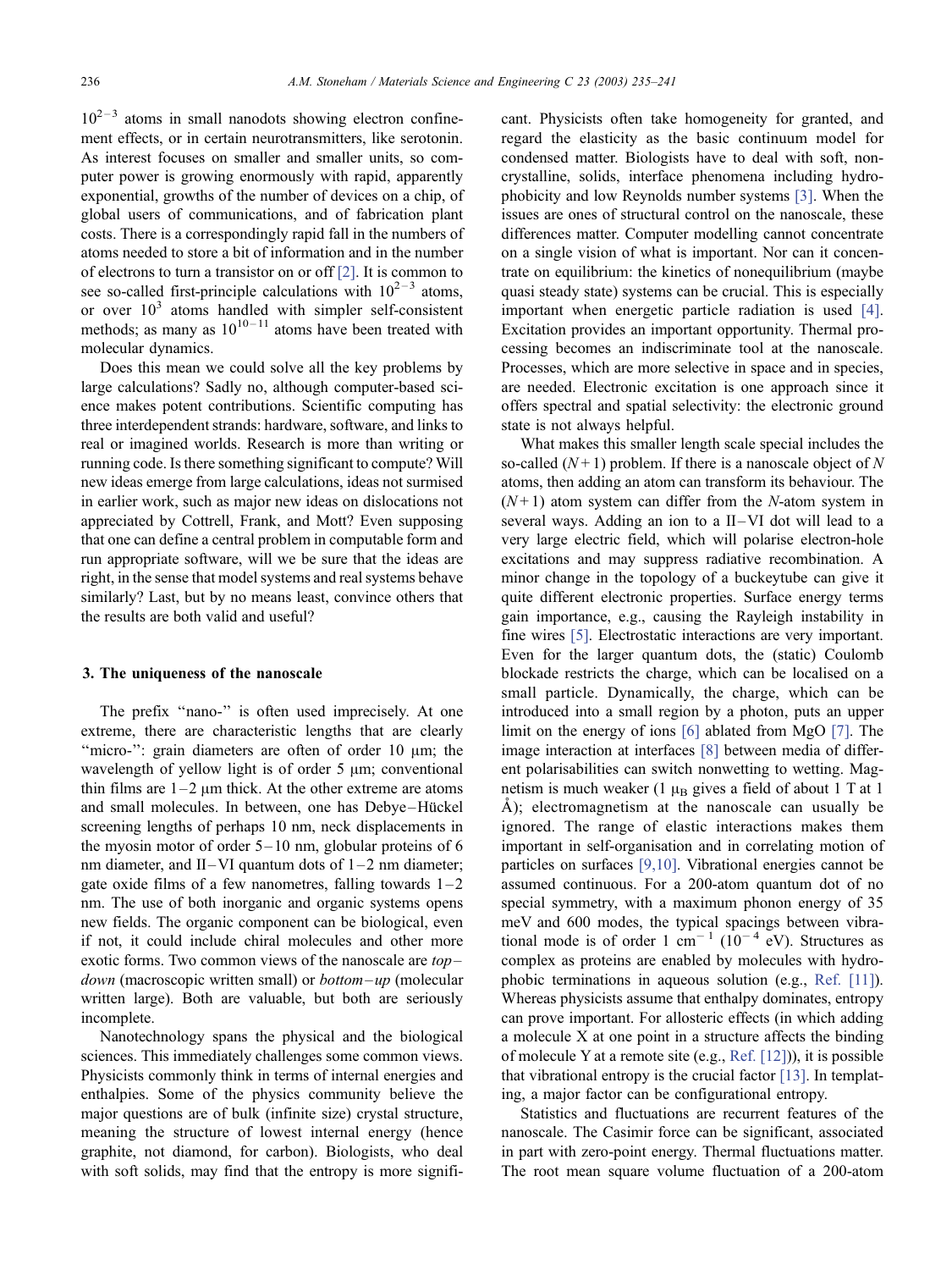quantum dot is about 1% at room temperature [\[14\].](#page-6-0) In every second, a typical 1  $\mu$ m radius cell in water "experiences a thermal knock equal to its weight'' [\[15\].](#page-6-0) There are continuing arguments about how cells make new parts, and whether there are static frameworks (templates), or whether intracellular structures form and disappear in a dynamic selforganised manner [\[16\].](#page-6-0) In some processes, it is the rare events, which are crucial, rather than fluctuations close to an average value. These sometimes lead to behaviour which is referred to as self-organised criticality, but is more often simply identified with extremal statistics [\[17,18\].](#page-6-0)

Forces at the atomistic level are usually defined in terms of interatomic potentials. Forces due to the change of zeropoint energy of light atoms may be included, yet generalisation to handle other vibrational or entropic terms is rare. In a macroscopic description, stress is the natural concept. For the nanoscale, for instance, in a molecular motor, different approaches are needed. First, the fluctuations may be comparable to the forces. Secondly, there is a temptation to be casual about where the force acts. Thirdly, the dissipative forces of viscosity and friction become much more important than inertia [\[3\].](#page-6-0) Stick/slip behaviour (stiction) can become crucial. Fourthly, the balance between forces may change. Scanning probe tips will crash because of instabilities associated with dispersion forces [\[19\].](#page-6-0)

Molecular motors illustrate the complexities of fluctuation phenomena. Different ''force'' definitions [\[20\]](#page-6-0) include a maximum driving force (defined by the free energy available and the step length), an Einstein force (related to Brownian-type motion), and a stalling force determined by the effects of an external force due to optical tweezers. These forces are formal, in the sense that no questions are asked about where the forces act. Yet, to link to either the atomic scale or the macroscopic scale, such questions matter. In the molecular motor, which creates ATP, protons moving through a membrane appear to cause a cylindrical structure to rotate, in that a molecule on the top of the cylinder rotates as ATP production proceeds [\[21\].](#page-6-0) But what is the means by which the available energy can cause a cylinder of material with the consistency of cooked spaghetti to rotate almost rigidly? Since viscosity will dominate inertia, this seems possible only if the rotation is driven by forces on the outside of the cylinder. It is hard to give these forces a physics-style description. An alternative, if heretical, speculation [\[22\]](#page-6-0) is that there is no rotation, simply the rotational equivalent of peristalsis, driven by phased compression near the axis of the cylinder. The rotation of the added molecule would then resemble that of a well-known children's toy in which a propellor rotates at the end of a rubbed notched stick.

# 4. Modelling and its role in microtechnologies

The major aims of research include *understanding* and insight. Understanding allows one to interpret, to identify

the important, and to recognise potential extreme situations. Insight allows one to generalise, to unravel ill-posed questions, and to create a framework for the next level of question. Theory (of which computing is one component) supports these aims at several levels. The simplest provides the framework. Even the most practical engineer uses theoretical ideas to shape empirical information. Theory's next stage is scoping. When faced with something new or complex, theory helps to decide which factors matter. For the complex, validated simple ideas can enable useful decisions, e.g., the image interaction picture of metal/oxide adhesion. Scoping is especially important for hierarchical situations, where there is a history dependence. In some cases, serious modelling offers the chance (dare one say it?) to beat experiment, especially for regimes where experiment is impractical: reaching for extremes, such as the femtosecond and million year scenarios; the light year and the nanometre. When is the computer essential, as opposed to merely aiding decorative graphics and tidy preprints? The very best computer experiments can be full of insight and surprises but only if they address the right questions, rather than concentrating on the calculations which are convenient.

Microelectronics materials modelling is a natural area for the computer. Band structure calculations were among the first general-purpose codes. Science and need together led to the phenomenal progress in the 1950s and 1960s. Will materials modelling have the same impact on 21st century nanotechnology? If not, is this because the problems are solved and technology is getting on with it, or because science and technology are ignoring each other?

With continuing miniaturisation, modelling is still needed. The Semiconductor Industry's Roadmap describes its best judgements of achievable trends, and indicates that at least four new materials will be needed at the  $0.18$  and  $0.13 \mu m$ levels. Quantum computing, if viable, will need still more. The Semiconductor Industry's Roadmap identifies roadblocks, where there is no known solution to the technical problem. The gate dielectric is an example. Miniaturisation demands thinner silicon dioxide dielectrics. Below about 10 atomic layers of oxide, there are problems of tunnelling and of degradation and breakdown. A conceivable solution is to choose another oxide with higher dielectric constant, to obtain the same performance for a thickness sufficient to reduce tunnelling acceptably. The challenges are formidable. A credible alternative is wanted in 4 years; yet, silicon dioxide has the fruits of nearly 40 years of experience and development.

The gate dielectric issues are varied (e.g., [Ref. \[23\]\)](#page-6-0): the value of the dielectric constant, limits on charge traps, band offsets, reproducibility (including density, if amorphous, and stoichiometry, for instance), processability, and stability against degradation and breakdown. Other issues concern assessing the oxide quality without driving it to failure, and establishing diffusion processes. Silicon dioxide has a major advantage in that most diffusion is by neutral species, whereas it is ionic in many other oxides, so that solid-state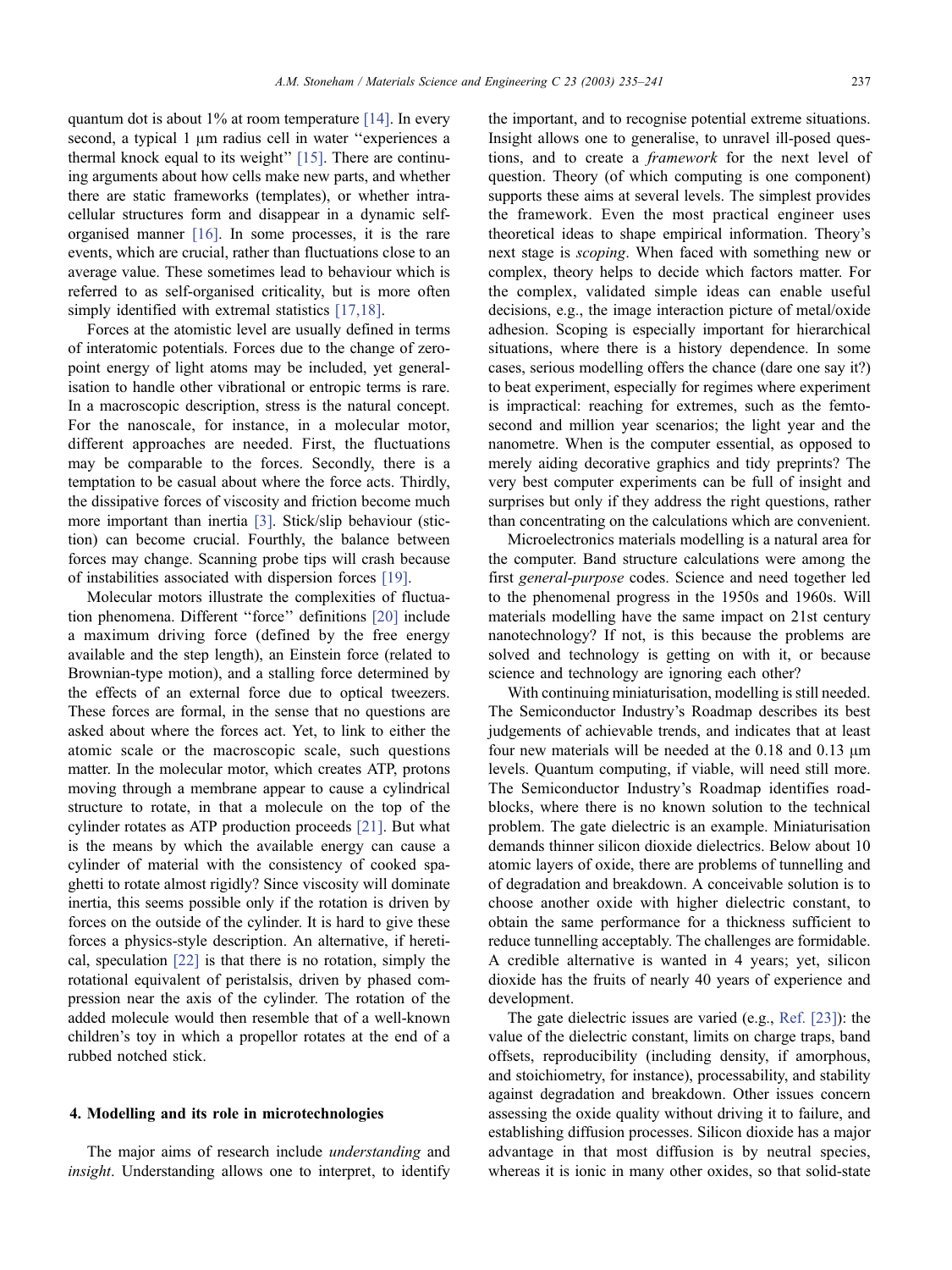electrolysis will occur. Defects (whether point defects, topological defects, or dislocations) can trap charge, and the relative energies of different charge states are needed. The dielectric need not be homogeneous, with possible qualitative differences near the interfaces. Some important aspects concern the nature of the excited states, and the energy localisation which can drive degradation [\[24\].](#page-6-0) These are areas where current materials modelling is weak: its emphasis on ground states and homogeneous crystal structure are of limited relevance.

How has theory and modelling contribute to the gate dielectric problem? At the simplest level, the reactiondiffusion (Deal-Grove) model provides the accepted framework. This model fails worse and worse as thinner oxide is needed [\[25\].](#page-6-0) Atomistic studies [\[26\]](#page-6-0) lead to interpretations consistent with both the major and the subtler features of oxidation. These same results also suggest strategies based on applied electric fields, which might lead to improvement in oxide quality.

# 5. Computing for emerging technologies: nanotechnology and its challenges

We shall use the term *nanotechnology* to indicate that there are critical features with dimensions of a few nanometres. Such scale lengths are shorter than photon wavelengths and often less than electron mean free paths. Electron tunnelling may be significant; excitations, including plasmons, are substantially modified; interface boundary conditions need special care, and macroscopic averages may mislead. It includes the means to monitor, control, and carry out experiments on the nanoscale. The systems are not limited to semiconductors, micromachines, quantum dots, wires or layers, or to conductors whose dimensions are less than electron mean free paths. Soft matter is included. One seeks the capability to mimic natural phenomena, photosynthesis, protein folding, and molecular motors [\[27\].](#page-6-0) It should be possible to combine the organic and inorganic, and to replicate on a large scale. How can computing address the range of related scientific and technological themes encompassed in nanotechnology? The brute-force method is to compute the behaviour of large numbers of atoms. Another route is to use the computer to understand the characteristics of the driving forces. The aim is to identify those key useful ideas, which can be applied to really useful systems, even when those systems are far too complex for state-of-the-art basic science.

Nanotechnology rightly includes ways to build chosen spatial structures, and how to manipulate energy levels or densities of states. One hope for nanotechnology is the creation of replicated nanolaboratories so that many experiments (like drug testing) might be done in parallel. This relies on a nanoengineering capability to control structures at the smallest scale, and on the ability to analyse routes to exercise such control.

If we wish to model the mechanisms that enable control, what are the computing issues? The ideas being exploited might include epitaxy (and hence templates, ordered surface structures), elasticity (and so elastic strain as a part of selforganisation), electrostatics (including dipoles associated with water), hydrophobicity and hydrophyllicity, controlled instabilities and spatial features, which characterise the fastest-growing instabilities (as in spinodal decomposition), the use of selective excitation to define processes which are to be enhanced, and the direct manipulation of atoms and molecules with scanning probes.

These ideas are not handled on an equal footing in standard codes. Indeed, it is not clear that a single code should be used. What is clear is that any description should give a realistic estimate of the accuracy of control. Will selforganised dots be accurate enough for a chosen application? Tunnelling is very sensitive to barrier thicknesses, and needs far greater structural accuracy than electron confinement [\[28\].](#page-6-0) Can one use efficiently systems with properties that are variable from one nanoobject to another? Will a biological process be so well adapted that it only does what you would wish? I shall discuss some of the pervasive ideas (epitaxy, elasticity, electrostatics, templating, excited states, hierarchical behaviour) in the context of available computing capability.

The familiar idea of *epitaxy* comes from crystal structure: which interfaces will form when one tries to fit two crystals lattices together? Sometimes, one can draw on macroscopic analogies with surface tension, such as wetting. Geometric structure and mismatch are always important on the nanoscale. For ionic solids, there is a large energy cost in placing two ions of the same sign in proximity. This leads to the characteristically different structures for twist and tilt grain boundaries [\[29\],](#page-6-0) which incidentally, were identified by thought and validated by computer. For ideal surfaces in contact, computer methods are well developed, and there is a substantial framework of understanding [\[30\].](#page-6-0) Ideas such as misfit dislocations, if tricky to include explicitly in atomistic codes, present no major problems.

However, the idea of a ''perfect'' interface is unreal. Cleaved MgO, for instance, usually has steps and sites where dislocations or grain boundaries intercept the surface. These are unpredictable, but important: they provide sites that readily absorb energy in laser ablation; they are sites where nucleation of adsorbed phases is relatively easy; they are usually electrostatically charged. The issues leading to an understanding of ''real'' surfaces are not addressed in current computer methods, yet they are important in many applications. Even for the simpler interfaces of simple oxides, like MgO, there is little cause for complacency.

Misfit dislocations are not the only consequence of nanoscale elasticity. A surface will be deformed by the particles on it, and the strain causes interactions between these particles. It is these strains that drive self-organisation, both in the bulk (the void lattice, shear planes) and at surfaces. For many purposes, continuum elasticity suffices,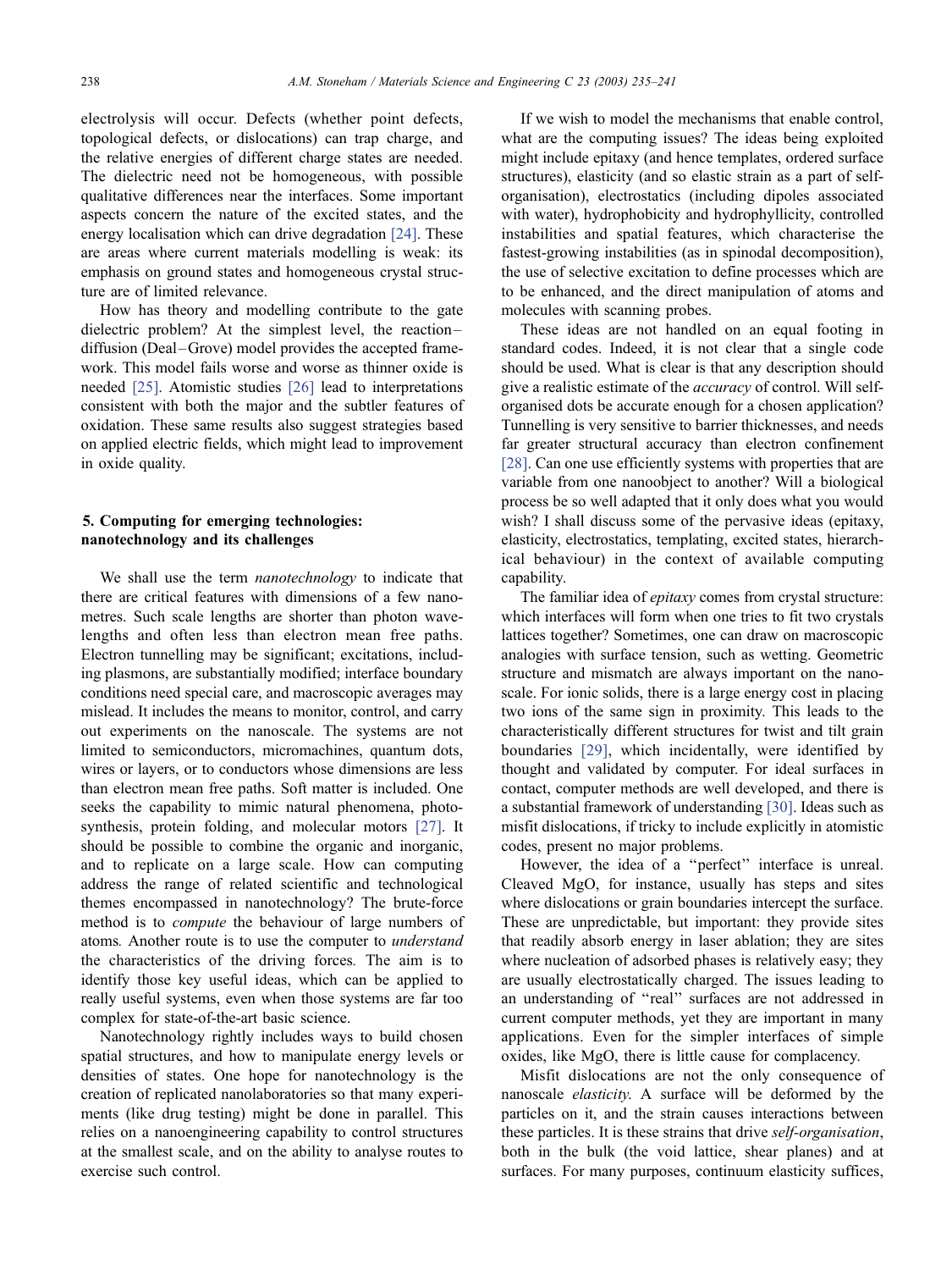generalised somewhat to include interfacial energies. Finite difference methods are useful, if questionable for lengths below a few nanometres. A central problem in self-organisation, not addressed in discussions of average behaviour, is that self-organisation is not especially accurate for real systems. This is very clear for the void lattice [\[31\],](#page-6-0) where the long-range order of tens of millions of voids is excellent, but the individual voids vary. It is not clear that selforganised quantum dots will be sufficiently reproducible for some of their planned applications. The accuracy needed, of course, depends greatly on the application. It remains to be established whether vertical-emitting cavity lasers based on self-organised dots will be accurate enough, or whether some combination of modulators and external sources would be preferable. For photonic devices, clever processes can achieve good quality [\[32,33\].](#page-6-0) For certain selfassembled organic FETs, the level of self-organisation does not have to be too great [\[34\].](#page-6-0) In biological systems, concepts such as pattern, complexity, emergence, positive and negative feedback, and the amplification of fluctuations are essential [\[35\].](#page-6-0)

Both physical and biological processing exploit templating, in which a pattern is created on a surface, and that pattern is transferred to some object coming into contact with that surface. Templates often underlie ideas of nucleation, although the ideas can be simplistic, and sometimes ignore the substantial effects of thermal motion. The simplest pattern transfers involve plastic deformation, like stamping a coin. However, the nature of plastic deformation at the nanoscale may be unfamiliar in form, since dislocations will not have the same central role. Quite different is graphoepitaxy, where a film grows on a structured substrate. In this case, straightforward Monte Carlo methods may suffice. For example, there is the remarkable observation [\[36,37\]](#page-6-0) of an epitaxial relation between substrate crystal  $C'$ and deposited crystal  $C''$  when there is an intermediate amorphous layer A (i.e., a  $C''/A/C'$  structure). The key assumption  $[38]$  is that the substrate C' has crystallographically determined surface features, like steps. The surface topography of the amorphous layer A maintains some memory of these steps, which guide the crystallographic orientation of  $C''$ . Monte Carlo calculations support this idea for nanoscale amorphous layers.

For templating by flexible polymer or biomolecule coils, the configuration is guided by specific sites on the substrate to which certain components of another molecule bind preferentially. There is a nontrivial problem in statistical physics [\[39\],](#page-6-0) and an analytical treatment may be more useful than a computer approach. A fully computer-based explanation would need to combine the statistical ideas with local energetics, and including thermal fluctuations, which can have significant amplitude. Thermal fluctuations are so significant that, in living things, nature does not seem to attempt to achieve perfect fidelity using repair enzymes [\[40\],](#page-6-0) a situation far removed from average solid-state modelling.

Specificity of interactions is a common idea, with applications ranging from gas sensors to transmitter/receptor interactions. Whereas templating can be achieved by ''lock and key'' mechanisms, it is necessary but by no means sufficient in other applications that critical parts of molecules must fit. ''Lock and key'' ideas are exploited in molecular modelling software and in computer-aided drug design. Far less attention is given to what happens when the fit is successful. There must be more than physical contact and shape matching; something must happen as a result. There may be electron transfer, or proton transfer, for instance. These processes are far harder to model, although a proton transfer mechanism for serotonin has been shown using self-consistent molecular dynamics [\[41\].](#page-6-0)

How could templates be created? Lithography is a possibility, whether by photons or electrons. The writing, and subsequent processing before use, will usually involve electronic excited states. Alternatively, the templates might be written by a nanomachine, perhaps a scanning probe system. Or they might exploit reactions with a molecule of specific shape, dimensions, and with chosen properties, such as hydrophobicity or hydrophyllicity. Still, further methods could exploit geometrical features of a substrate, such as steps on low-angle surfaces. They might include ordering which minimises some energy, as in a domain structure, which results from the fastest-forming instability, as in spinodal decomposition. When only the most simple templating is needed (one might include texturing as an extreme limit), ion-beam methods or even mechanical combing can suffice.

Modified surface layers can be very significant for moving interfaces at the nanoscale. For micromechanical machines, the underlying atomic structure may be less critical than the thermal oxide on silicon, or adsorbed moisture on a surface exposed to the atmosphere, or a space-charge layer in an insulator. The importance of these layers stems partly from the increased significance of friction over inertia, and partly because contact charging and tribocharging can be important and, on the whole, not understood.

At the nanoscale, *electrostatics* and the quantisation of electric charge become important. Two carriers in a modestsized quantum dot will interact with energies in excess of thermal energies or those from standard applied voltages (the Coulomb blockade). In a medium of dielectric constant 5, two electronic point charges closer than 10 nm interact with an energy greater than  $kT$  at room temperature. The screening of Coulomb interactions is crucial in understanding colloids and near-surface defect atmospheres. For still smaller dots, typically II–VI dots with a few hundred atoms, one key feature is their net dipole moment [\[42\].](#page-6-0) The dipole moment affects strongly the electronic states, with the large internal electric field affecting matrix elements for recombination after optical excitation. The dipole moment further affects the lattice vibrational modes and energy transfer to the dot's environment, with distinctive local modes which can remain excited for significant times.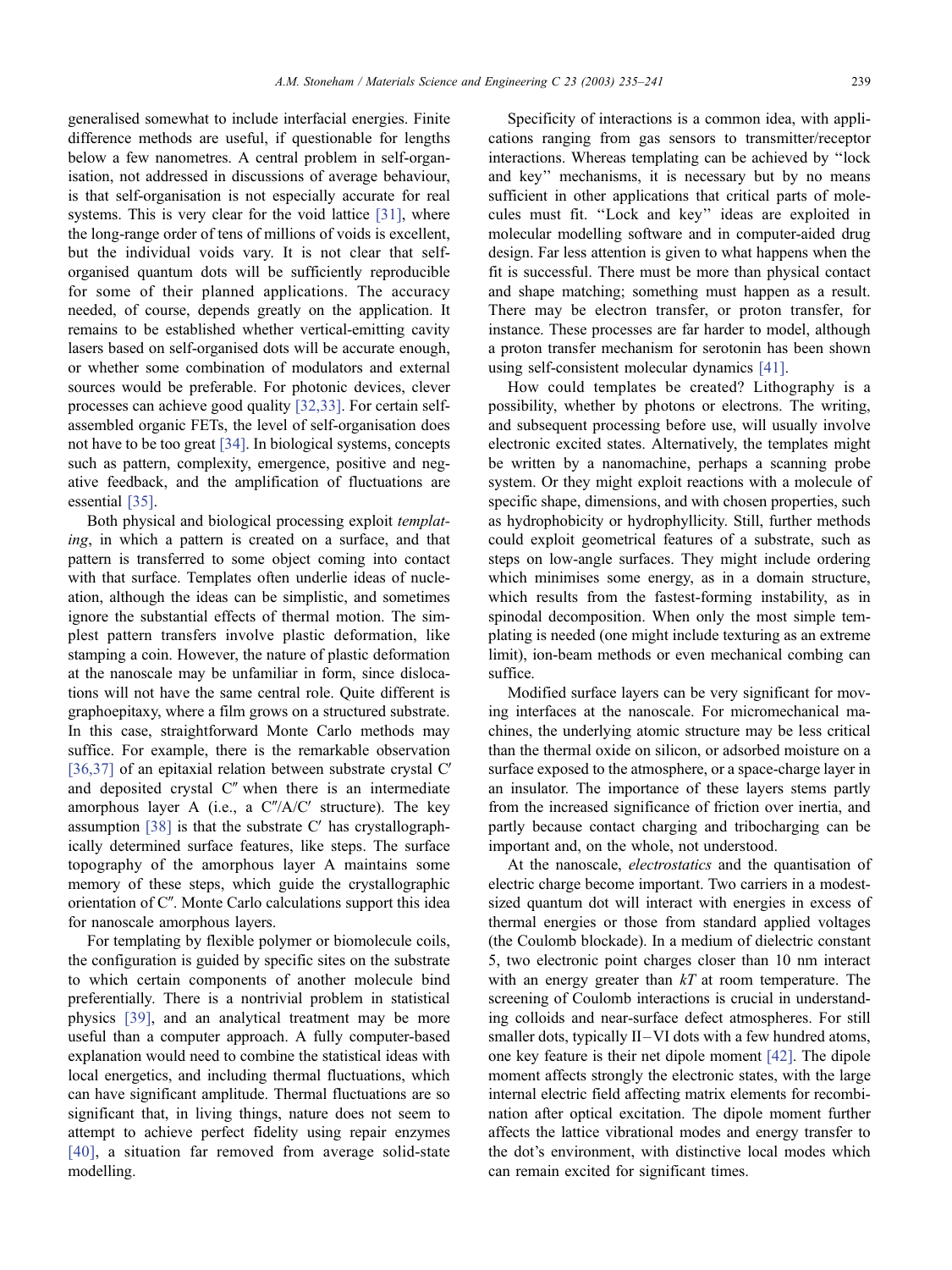Electrostatics is a major factor in the interaction between ionic oxides and relatively unreactive metals. A key idea is the image interaction [\[8,43\].](#page-6-0) If a conductive material, like copper, is in contact with an ionic material, like sodium chloride, the ions cause charge to redistribute in the metal. State-of-the-art computer methods validate the idea of the image interaction, so that the simple ideas can be exploited for systems (like the interaction between spent nuclear fuel and its irradiated alloy clad), which are far too complex for state-of-the-art approaches. The same ideas can be carried over to the nanoscale, where image interactions influence AFM imaging. In principle, surface phenomena can be controlled by using scanning probes to manipulate charge on surfaces, although this can be slow.

As feature sizes of microelectronic devices fall, so standard thermal processing becomes problematic. Thermal budgets become small, and thermal diffusion must be limited. Thermal diffusion should only move the species that one wishes to move. But thermally induced diffusion is less discriminating; the activation energies allow only limited control. Certainly, focussed lasers or electron beams can supply heat to relatively small regions, but such sources are more effective for electronic excitation. Electronic excitation can give local control of diffusion, energy deposition, or atom emission [\[24\].](#page-6-0) Excitation, and especially the localisation and controlled local transfer of excitation energy, underlies such phenomena as nanolithography of inorganic and organic species. Even ultra-low energy electrons (a few electron volts) can have substantial effects on DNA [\[44\]](#page-6-0) or on silicon oxidation. It is not simply one-electron excitations that matter: collective excitations like plasmons can also be used in nanoscale devices [\[45\]](#page-6-0). Current codes are not well equipped to study excitations.

In nanotechnology, methods to produce some chosen structure must satisfy certain conditions, such as speed, performance, and precision. Computer modelling has done more than finding a structure that minimises an internal energy. A likely trend is the use of computer modelling for control of nanoscale phenomena in real time. To achieve this, one must model not only the nanoscale phenomena, but also the experiment that monitors what is happening. Among the more challenging areas are the control of instabilities, the control of interfacial charges, and the control of processes induced by electronic excitation.

Parallels can be drawn between diffusion in semiconductors enhanced by electron-hole recombination (e.g., [Ref.](#page-6-0) [24]) and the actin/myosin motor of muscle, driven by ATP hydrolysis. Experiments with myosin attached to an AFM tip [\[46\]](#page-6-0) show the myosin motor to be strongly biased (a thermal ratchet), with jumps often correlated over perhaps five of the obvious jump lengths, and thermal motion of the myosin head amplitude of 13 nm (not bound to the AFM; 4.5 nm when bound), cf. typically 0.01 nm for the shorter, unbiased, semiconductor diffusion. For neither system is the mechanism clear by which energy is transformed into

motion, and there are reasonable doubts about the more popular descriptions.

There seems little doubt that *quantum* ideas and quantum phenomena will be central to 21st century science and technology, as were the electron in the 20th century and the chemical atom in the 19th century. Quantum encryption is possible, indeed demonstrated. Quantum computing beyond the most modest level is conceivable. Such quantum computing will need universal gates, which if realised in a silicon-compatible form, will need skillful nanotechnology in their construction and linkage.

# 6. General issues

New hardware and software provide opportunities for future nanotechnology. But is the science that results driven by computational opportunism, or is there some deeper intellectual idea or application need that determines the broad trends? Can we make sense both of the real nanoworld and of the imagined world in our computers? Even in major research areas, whether the rapidly developing current areas of microelectronics, or the emerging nanotechnologies, one sees core issues to which most scientists have paid little attention. Some are technical gaps: how to carry out certain calculations effectively. Some are serious conceptual difficulties: what are the right questions to ask about protein folding?

Research and development have different computer needs. In development activities, key requirements include reliability, realism, and compatibility. Issues might also include avoidance of the side-effects of technology, designs for safety and ease of operation, or the optimising of processing and use of materials, so reducing use of natural resources and minimising waste and pollution. The problem is social acceptance and, again, confidence in the answers. Building a physical prototype of a car engine can be replaced by a computer model based on finite elements, finite differences, and computational fluid dynamics. These standard tools rely on classical mechanics, electromagnetism and thermodynamics, and on accepted empirical data. But they must operate so as to allow collaboration between engineers at different sites. The software must work on all the computers and operating systems likely to be encountered. It must be understood by engineers who hanker after the previous physically real ''mock-ups''. Confidence in the answers has been achieved at the engineering level, where software credibility has been helped by a large user base. This trust remains elusive for much scientific atomic-scale modelling, where a major obstacle to take up of state-ofthe-art (so-called a priori) electronic structure methods by industry is the significant fraction of cases for which the answers are either unsatisfactory or are disputed in the academic community [\[47\].](#page-6-0) If macroscopic science is mature and atomistic science maturing, where is nanotechnology?